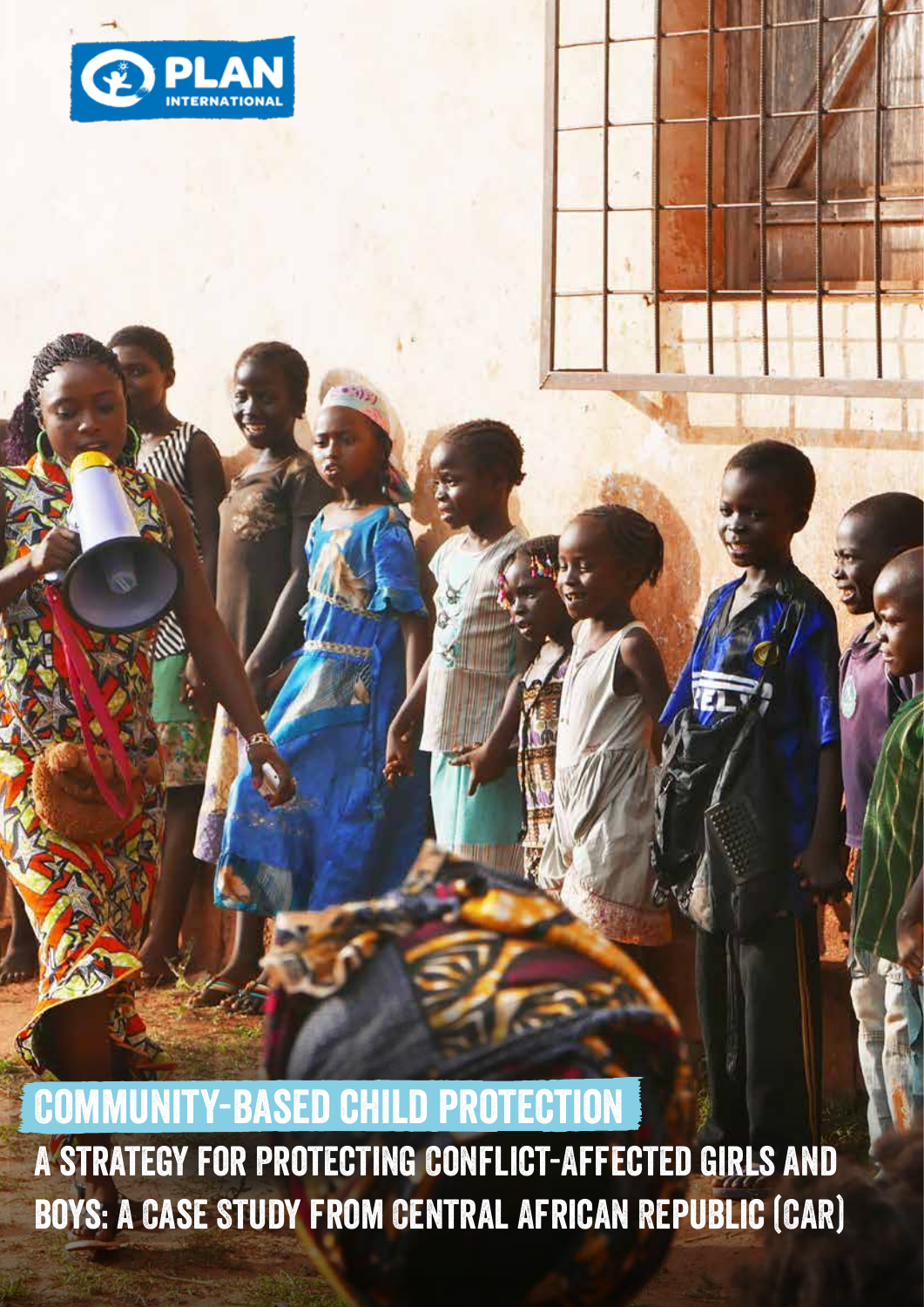#### **March 2017**

This publication is also available online at: www.plan-international.org

First published 2017 – Text and photos © Plan International 2017

All rights reserved. No part of this publication may be reproduced or transmitted in any form or by any means, electronic, mechanical, photocopying or otherwise, without the prior permission of Plan International.

Recommended citation: Plan International (2017) *Community-based child protection: A strategy for Protecting Conflict-Affected girls and boys: A Case Study from Central African Republic (CAR),* United Kingdom: Plan International.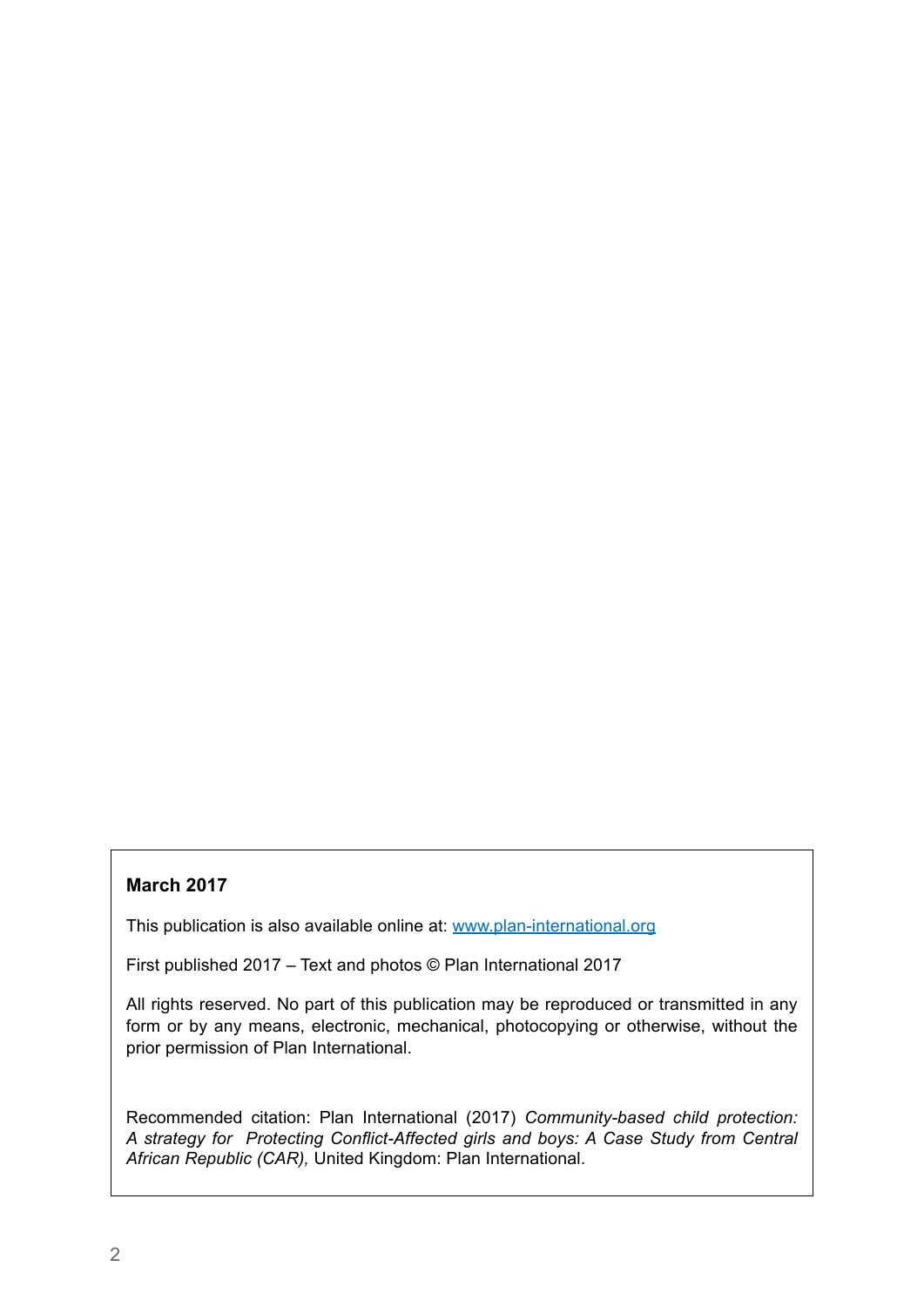#### **EMERGENCY:**  CENTRAL AFRICAN REPUBLIC CONFLICT

**PROJECT TEAM:**  JUSTIN KASEKE, YANG FU AND HENRI-NOEL TATANGANG, PLAN INTERNATIONAL CAR

**CASE STUDY AUTHOR:**  STELLA COTORCEA, PLAN INTERNATIONAL

# **SUMMARY**

This case study describes the role of community-based child protection groups in protecting children in conflict-affected Central African Republic.

The outbreak of a violent conflict in Central African Republic (CAR) led to mass displacement in December 2013, leaving 2.7 million people in need of humanitarian assistance - half of them children<sup>1</sup>. Since 2014, Plan International supports the education and protection needs of children affected by armed conflict, including girls and boys associated with armed forces and groups (CAAFAG): for example as fighters, cooks, sex slaves, or spies. Plan International provides a comprehensive integrated child protection, psychosocial and education programme in the provinces of Mambere-Kadei, Ouham and Lobaye. The programme's aim is to prevent child recruitment and support the reintegration of former child solders, unaccompanied and separated children and other vulnerable children into the community.

In a context where formal services and government presence are limited, Plan International CAR uses a community-based child protection strategy to prevent and respond to violence, abuse, neglect and exploitation of girls and boys. At the same time, Plan works to strengthen the statutory government services to respond to the needs of specific groups of at-risk children such as former child solders, unaccompanied minors and survivors of violence and abuse.

Achievements include the gradual capacity and ownership of communities in the identification, prevention and responding to child protection issues such as neglect, violence, family separation and child recruitment into armed groups. While community mobilisation has been successful, inadequate human and financial resources as well as weak structures in the local government posed a key challenge to the sustainability of the humanitarian assistance provided by Plan International in CAR. Key lesson learnt is the importance of intensive mentoring and support to community-based structures, especially in the first phase of the programme, as well as providing technical and operational support to both local and national Government structures to support community-based groups and respond to identified cases. Continued engagement with formal child protection services is also required to ensure the sustainability communitybased protection work.

<sup>&</sup>lt;sup>1</sup> PLAN INTERNATIONAL DEFINES A CHILD AS A PERSON BELOW THE AGE OF 18 YEARS.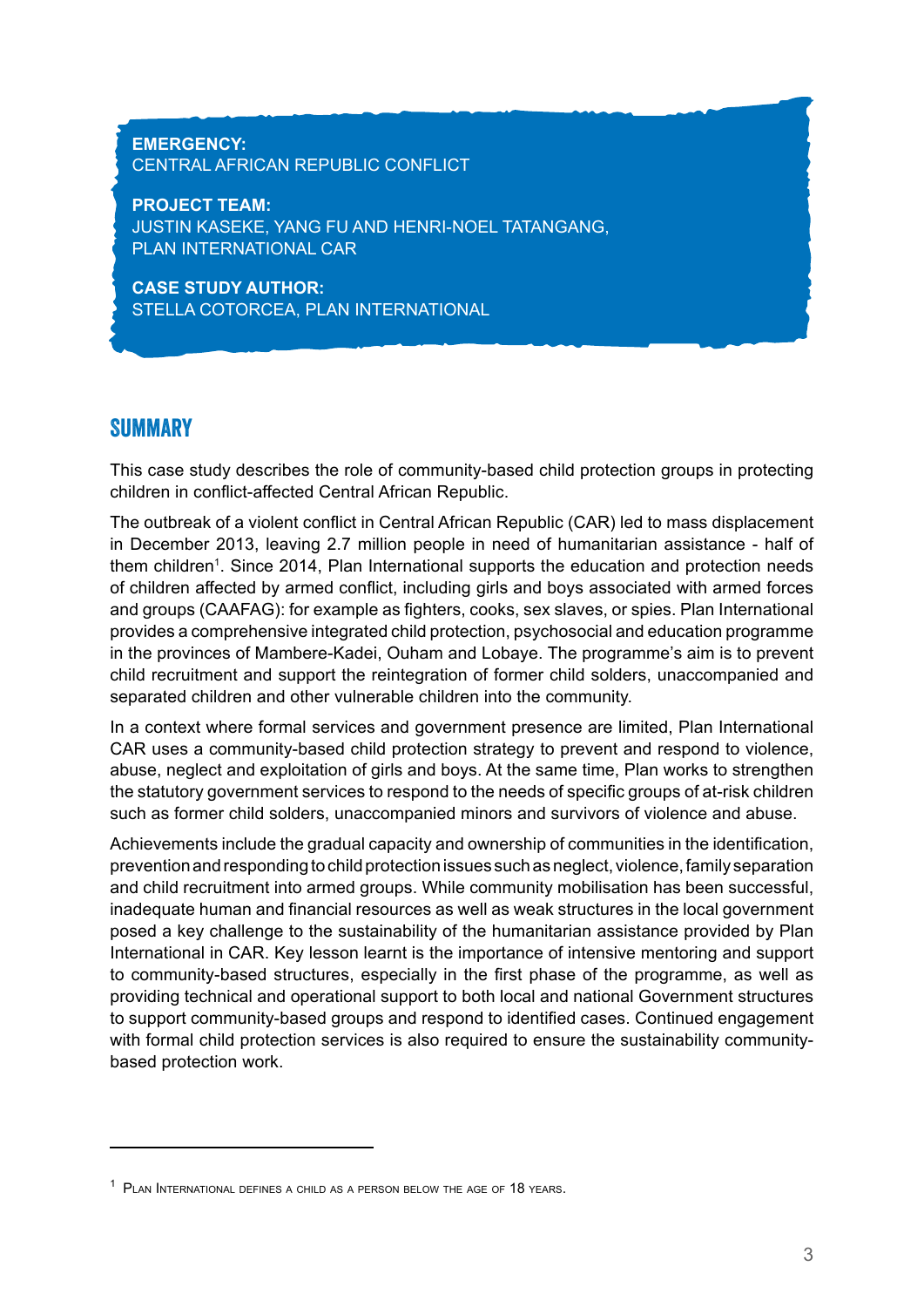# **BACKGROUND**

Central African Republic (CAR) is one of the poorest and most under developed countries in the world. Life-expectancy is among the lowest in the world and nearly 14% of all children die before their fifth birthday (Unicef, 2017)<sup>2</sup>. Basic services such as education, health care, social welfare and protection services are limited. In 2013, a violent coup led to widespread displacement and brutal attacks on civilians, leading to a humanitarian crisis in the country. Nearly 20% of the population of 4,7 million has been forced to flee their homes as a result of the violence, many of them to neighboring countries Cameroon, Chad and Democratic Republic of Congo (DRC). A total of 2.7 million people, including 1.3 million children, were left in need of humanitarian assistance. The conflict disrupted health and education services as many schools and hospitals were destroyed or occupied by armed groups. Today, many displaced families are still dependent on humanitarian aid for food and other basic services. At the same time, humanitarian actors face severe limitations in safe access to affected areas due to insecurity, and a lack of funding to respond to the urgent needs of affected children and families.

#### The needs of conflict-affected girls and boys

Displaced girls and boys are among the most vulnerable in CAR. Many lack basic needs such as health, shelter, water, sanitation and food. During the conflict, many children have become separated from their parents due to displacement, poverty or death of their caregivers. Unaccompanied and separated children face high risk of abuse, exploitation and sexual violence in the absence of parental care. Since 2013, many girls and boys have been abducted or forcibly recruited into armed groups, as fighters, spies, cooks, or sex slaves. Unicef estimates that up to 10,000 children have been associated with armed groups<sup>i</sup>. Many children have witnessed their homes and schools being destroyed and their friends and parents attacked by armed groups. The experience of violence and continued daily stress due to insecurity, the lack of basic needs and education severely hampers the development and well-being of children in CAR. The Government has limited capacity to provide comprehensive support to survivors of violence, abuse and exploitation, as the technical, human resource and financial resources are scarce. In May 2015, at the National Reconciliation Forum in Bangui, the leaders of ten armed groups committed to release all the children under their control. In 2016, Unicef reported to have supported the release of 3,720 children from armed forces<sup>ii</sup>. The target for 2017 is  $3,500$  children<sup>iii</sup>.

Girls and boys affected by the conflict in CAR, including the most vulnerable such as separated children and those used by armed groups, require urgent support to return to their normal live and routines, return to their families and reintegrate back into their communities.

<sup>2</sup> https://data.unicef.org/country/caf/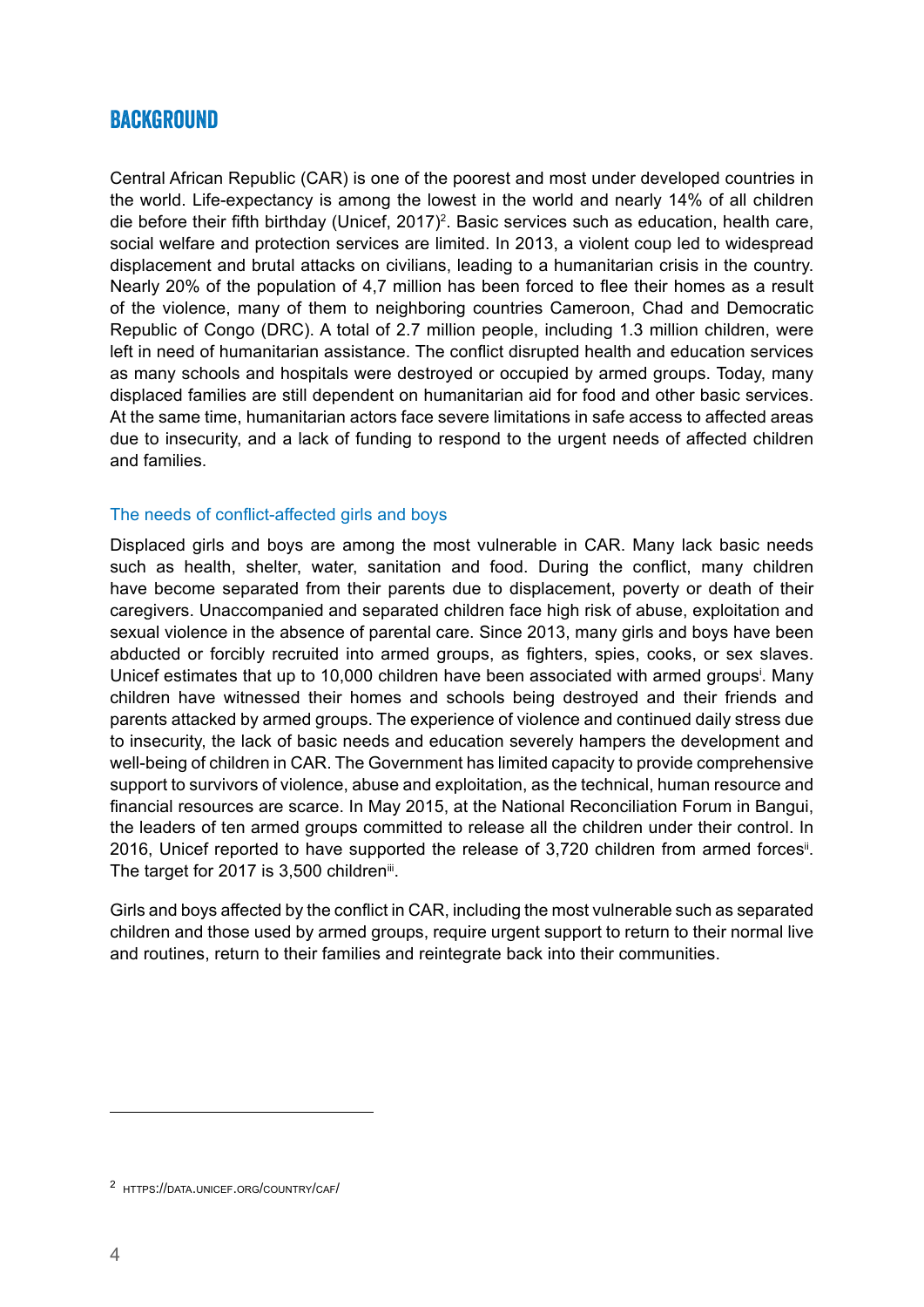# Plan International's Action

#### Strengthening community-based child protection mechanisms to protect conflict-affected girls and boys from violence, abuse, neglect and exploitation

The purpose of Plan International's community-based child protection programme is to strengthen the capacity of children, their families and local communities to identify risks, and prevent and respond to protection concerns. At the same time, Plan International worked with the national and local government and non-governmental actors to strengthen the capacities of formal child protection services and ensuring linkages between the formal and informal, community-based services.

The objective of this approach is to strengthen and restore the protective environment of children. The community, including children themselves, parents and caregivers, and community members all have a crucial role to play in keeping children safe and supporting their healthy development. In the CAR conflict, the community is usually also the first responder in an emergency situation. By strengthening the knowledge, skills and capacities of children and adults, key risks such as child recruitment, family separation and violence against children can be prevented and eliminated more effectively. At the community level, Plan supported informal community-based child protection networks, such as local child protection groups, youth clubs and foster-care families.

Plan's community based child protection interventions are integrated with a range of psychosocial, livelihoods and education interventions for children of all ages affected by the conflict in CAR, with special attention to unaccompanied and separated children and other vulnerable children.

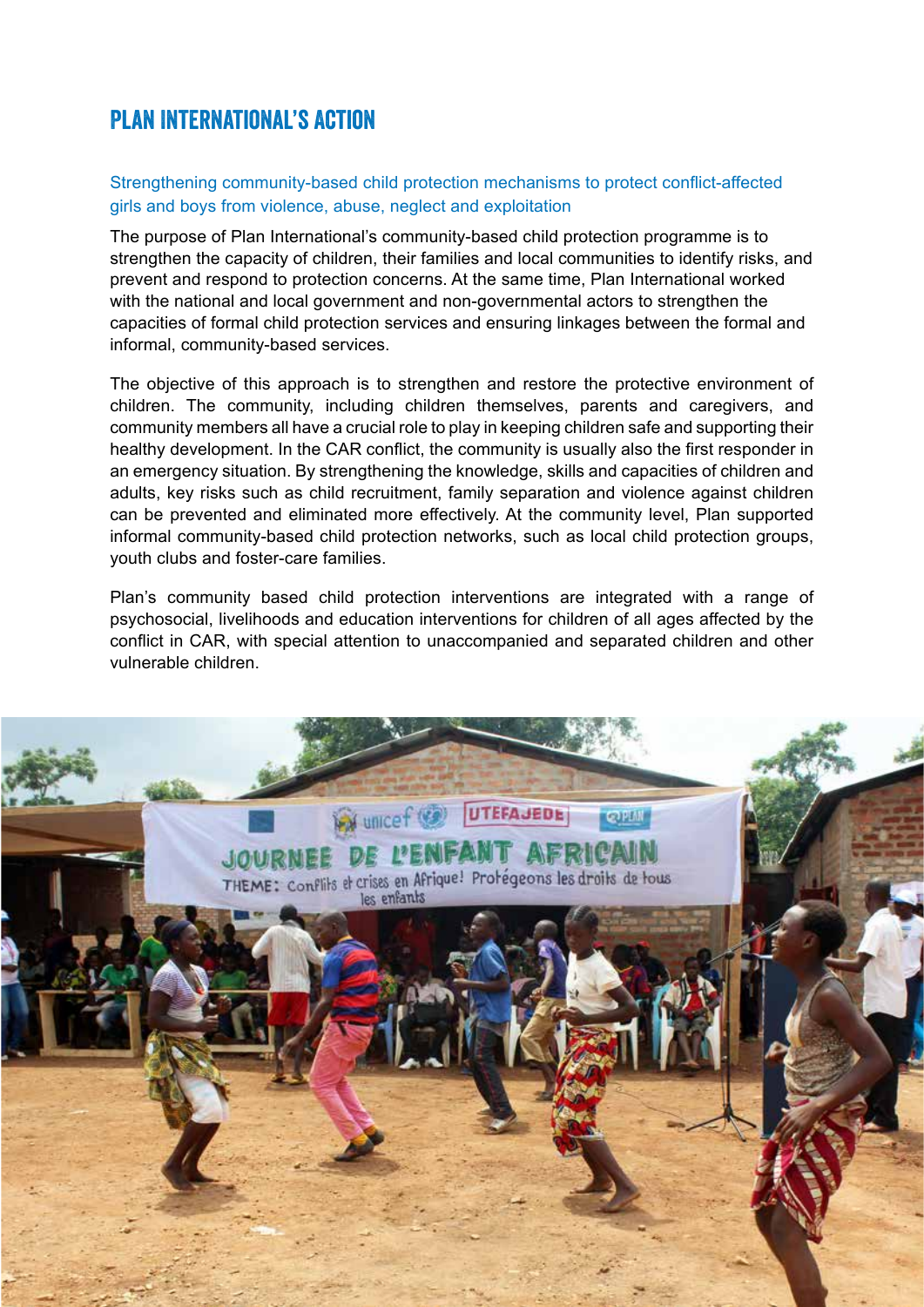#### Key activities

#### *Strengthening community-based child protection mechanisms*

Due to the conflict and instability in CAR, many pre-existing community support structures for children were either absent or of limited functionality; due to the conflict, more children and families were in need of support, schools were closed or nonfunctional, and displacement had disrupted pre-existing community routines and resources. Plan International supported the (re-)establishment of community-based child protection structures in 16 villages in CAR. The main structure for the protection of children, were local child protection committees (Réseau Communautaire Protection de l'Enfant, or: RECOPE). The establishment RECOPE responded to the need for a more coordinated effort to provide support to the high number of children in need of special protection in the community. The RECOPE members were all recognised community resources, such as teachers, health workers, and women's leaders who were trusted by the community.

#### *Establishing the RECOPE*

For a common understanding on how to set up community-based child protection mechanisms in line with minimum humanitarian standards, Plan International in coordination with other actors developed guidelines on how to set up RECOPE in CAR. To form the RECOPE, Plan International organised discussions with girls and boys in different age groups: primary school aged children, younger and older adolescents. Girls and boys were asked to provide the names of persons in the community to whom they address when they encounter problems. The names were cross checked and lists of most frequently nominated persons were generated. These could be community members as young as 19 years old. The names were also crosschecked with the community chiefs, as well as with the nominated persons themselves. Subsequently, the list of persons nominated by children was presented in a community assembly meeting during which the role and functions of the RECOPE is explained to the community. Importantly, the RECOPE members and the community were informed that this role was on voluntary basis. Plan International involved the representatives of service providers in this exercise to establish their initial contact and linkage with the community groups in working on child protection issues. In the communities where displaced people were hosted, Plan International ensured that internally displaced people (IDP) were represented in the nominees for the RECOPE membership.

## *The role of the RECOPE:*

In agreement with other non-governmental organisations and the local communities, the mandate of the local RECOPE was agreed upon. Based on this agreement, Plan International CAR developed a Terms of Reference for RECOPEs and its members. The RECOPE had three main roles:

- (1) To identify vulnerable girls and boys in communities eligible for case management services provided by a child protection agency;
- (2) To sensitize communities and raise awareness on children's rights and protection;
- (3) To mobilize community-level activity to realise children's rights and protection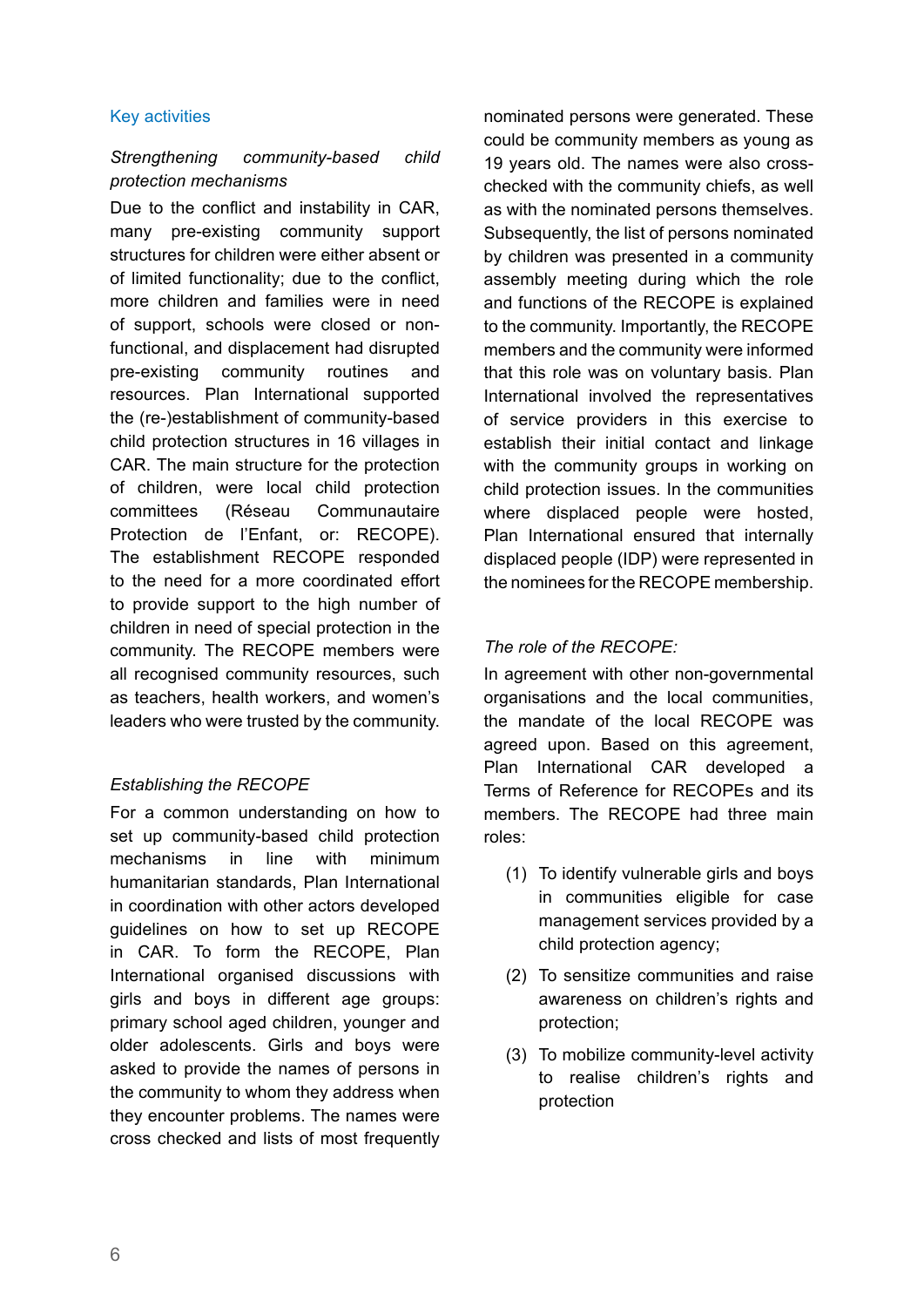#### *Developing action plans*

After the RECOPEs were established, all members received an induction and training from Plan International that included several topics, such as child protection in the context of (post-) conflict, psychosocial support, community mobilisation and community sensitization techniques. Once the RECOPEs were formalised, Plan International helped them develop action plans. The action plans took into account the three main areas in which RECOPEs intervene. A plan of actions sets dates of visits to different communities and the specific actions (i.e. Monday, visit village A to raise awareness of CP). For the effective implementation of their action plans, the RECOPEs were provided with megaphones, community sensitisation tools and information, education and communication materials, notebooks, pens, boots, vests, back packs, and rain jackets. Where possible and required, Plan International linked RECOPE members with incomegenerating activities that could help support their transportation and other costs related to their work in the communities.

The RECOPE met on agreed times, sometimes once a week, sometimes twice per month, in a designated community space or after school hours in a temporary learning space established by Plan International. The RECOPE reported on a regular basis to Plan International about the progress made in the implementation of their actions and in addressing child protection issues in the community.

#### *Identifying priority child protection concerns in the community*

Plan International started with a risk and resource mapping at community level with the participation of community members and children in targeted villages. The mapping looked into both existing risks in the communities as well as services already available at community level and estimated their capacity to respond to children's needs.

Separate groups of older and younger girls or boys (representing a mix of children who were in school and out-of-school, those in their biological families and in foster families, etc.) were formed to participate in the risk and resource mapping. Children identified the different risks they experienced or knew of in their communities, and mapped out what the safe and unsafe places were in their environment, including homes, schools and other community places. Lastly, supporting services or resources were identified and indicated on the maps. Child-friendly methodologies were used such as drawings and group discussions. This exercise was facilitated by Plan International staff.

The risk and resource mapping gave a good indication of the priorities of protection concerns by children themselves, the high risk and low risk areas in their communities and often also a sense of the perpetrators of violence in the community. This information was kept confidential but used by Plan International staff when conducting the same exercise with the RECOPE members.

With this information, the RECOPEs identified priority child protection issues to work on such as domestic violence or child recruitment, and they prioritised families in need of specific attention and support, such as foster families or single-headed households.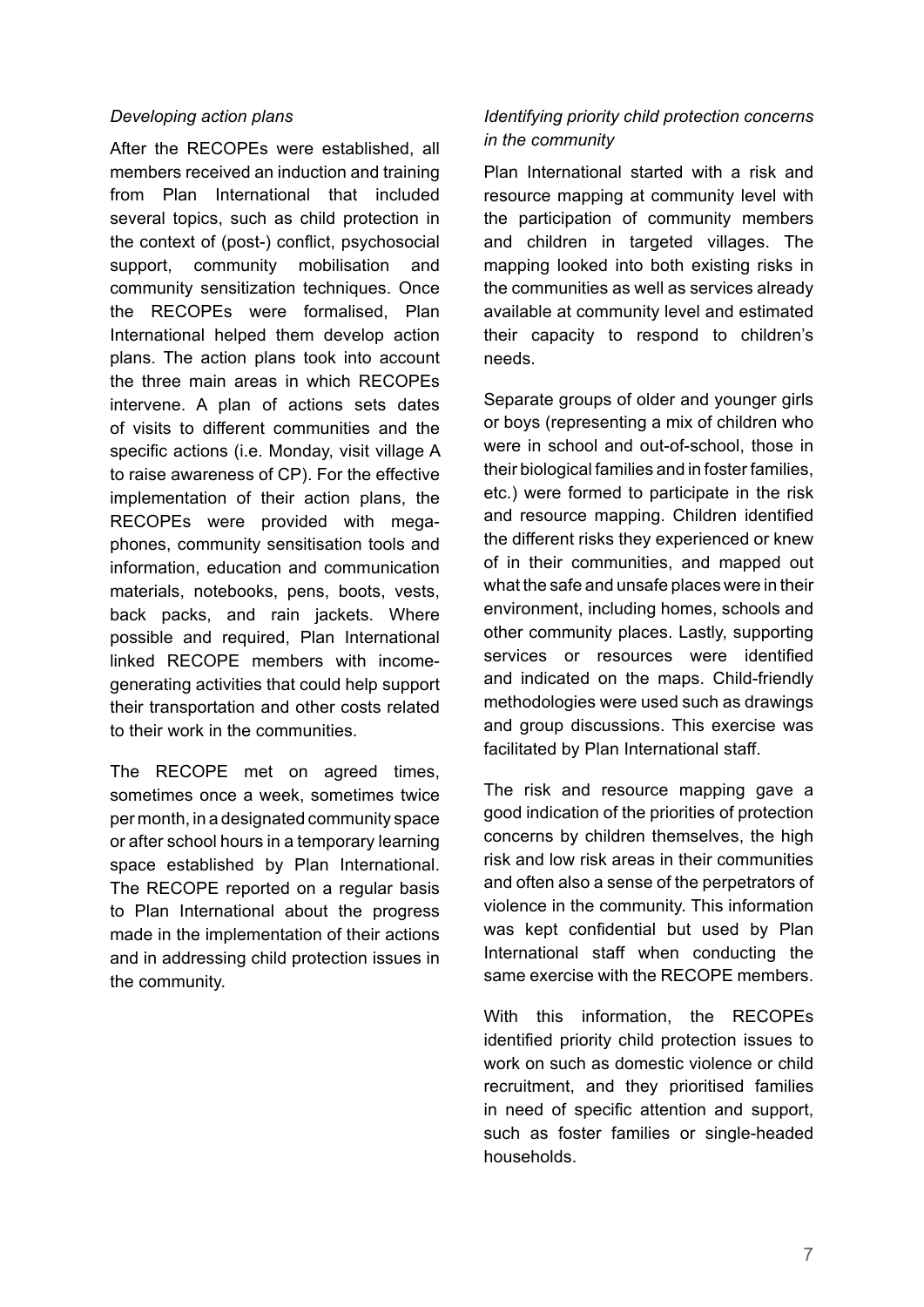#### *Identification and referral of vulnerable children*

After initial training and action planning, Plan International provided the RECOPE with a more specialised training on how to identify and report or refer child protection incidents to Plan International and other service providers. Plan International's child protection staff coached each RECOPE on a weekly basis throughout the programme implementation to increase their capacity to provide quality and prompt response to identified child protection incidents.

The RECOPE formulated plans to identify, support and regularly monitor vulnerable families. On a weekly basis, Plan International's child protection staff met with designated RECOPE members to discuss all identified cases and agreed on the steps to take in referral and follow-up. All data was recorded in designated forms and stored in the case management system run by Plan International.

The RECOPE identified and supported unaccompanied and separated children and other vulnerable children such as girls and boys (formerly) associated with armed forces and armed groups. As the groups became more acquainted with their basic tasks and activities, they started to also play an important role in the demobilisation of children and reintegration of children released from armed groups, by identifying at-risk children, linking those with child protection and education actors at community level and by following up on individual children and families. Whenever a child was identified in need of specific support or referral by a school or through the locally established early childhood centre or Child Friendly Spaces (CFS), the RECOPE would be consulted to find the appropriate community services.

#### *Developing community-based referral pathways*

In each community, Plan International worked with the RECOPE to develop a referral pathway based on the existing services, and provided guidance on how to safely and confidentially identify a case, refer and then follow-up. Parallel to this, Plan International trained existing service providers on child protection, the referral pathway and safe reporting procedures between the RECOPE and service providers. Plan International developed basic case management tools including basic forms for identification, documentation, referral and follow-up to ensure basic data and followup information for each child was recorded. These forms and the accompanying guidelines were developed in consultation with the RECOPE and local service providers. For unaccompanied children and children associated with armed forces and groups, the inter-agency agreed forms were used.

#### *Follow-up on referred cases*

Due to limited availability of Government social workers in the conflict affected areas, the follow-up on cases was led by Plan International, where possible (i.e. where local social workers were in place) in coordination with the local Social Welfare office. For low and medium risk cases, the RECOPE member who identified the cases was responsible for follow-up. This could imply accompanying the child and his or her caregivers to the community structures or service providers, and discuss and inform next steps with the child and caregivers. Throughout the programme, Plan International staff met with RECOPE members individually to discuss the followup process of on-going cases. For high risk or urgent cases, a Plan International child protection officer was the responsible case worker.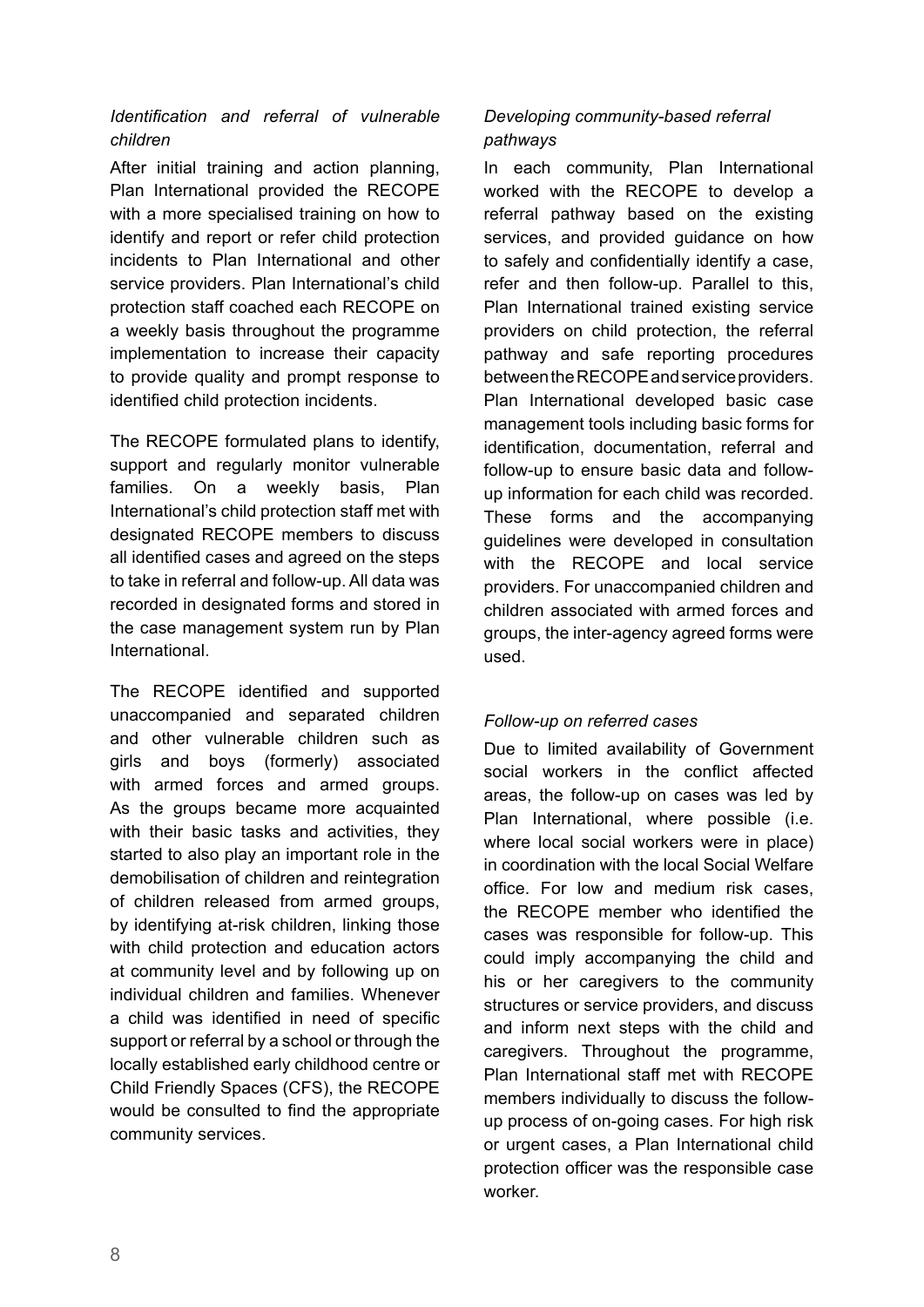Female community members discuss the protection risks girls and boys face in the community.

m.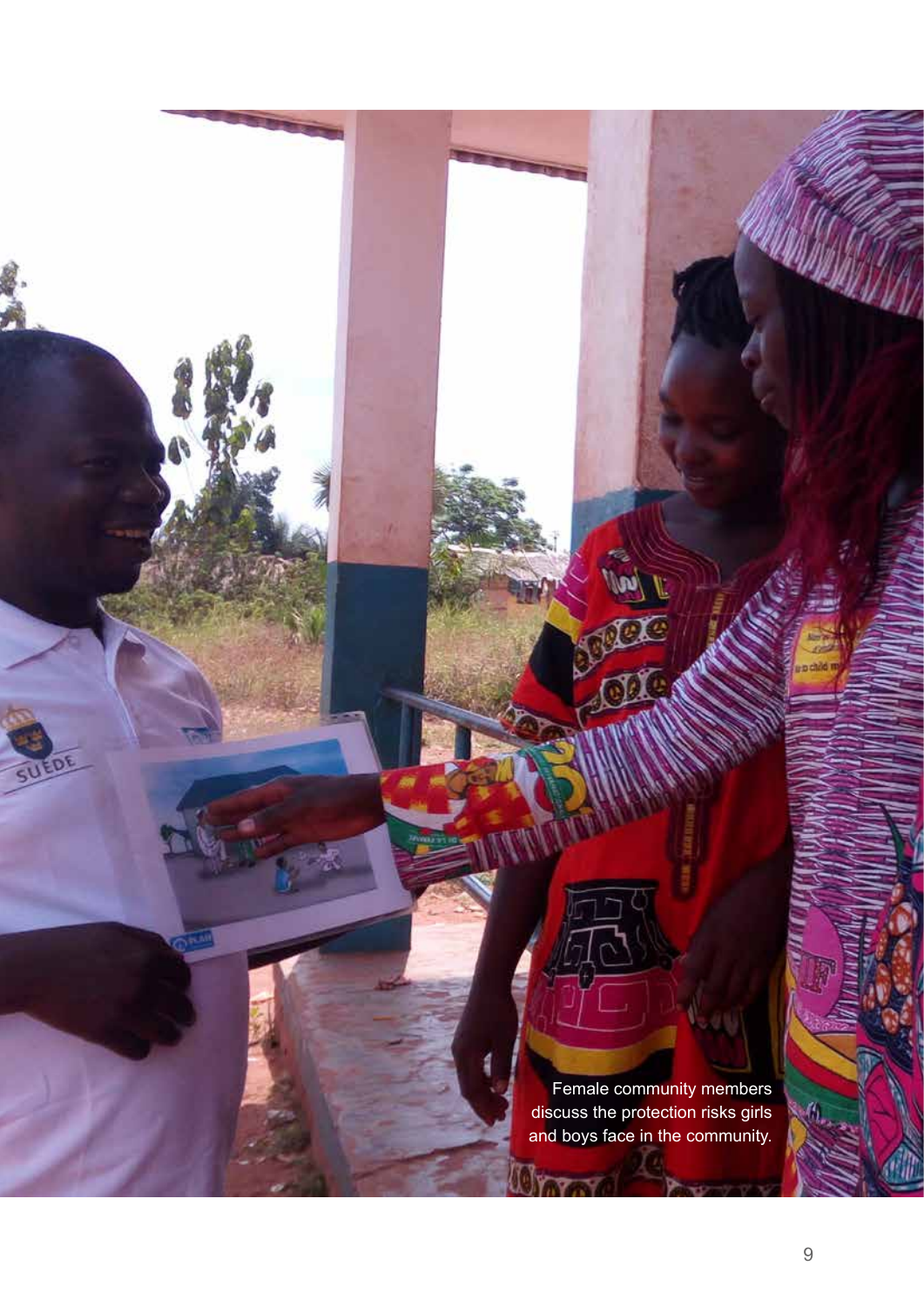#### *The linkages between the community-based child protection committees and other community groups and services*

The RECOPE coordinated their work with other community-based groups such as youth groups and foster family networks.

• Youth Groups: As part of the community based child protection programme, Plan International supported youth groups in each community. These groups organised their own activities in the community and were consulted about issues affecting children. The RECOPEs involved youth clubs in their risk and resources mapping and subsequently in the development of action plans. Plan International produced context-specific guidelines for capacity building of youth groups  in child protection, including safe and confidential identification and referral of children in need of protection. Youth groups turned out to be one of the community-based resources to help identify children at risk of recruitment into armed groups. The other way around, the RECOPE could refer vulnerable children to take part in youth club activities such as recreational activities or life skills cycles.

• Foster families: Foster care networks formed another important community structure to protect girls and boys in the community. Foster families were identified, trained and supported to care for unaccompanied and separated children, including children returning from armed groups. The

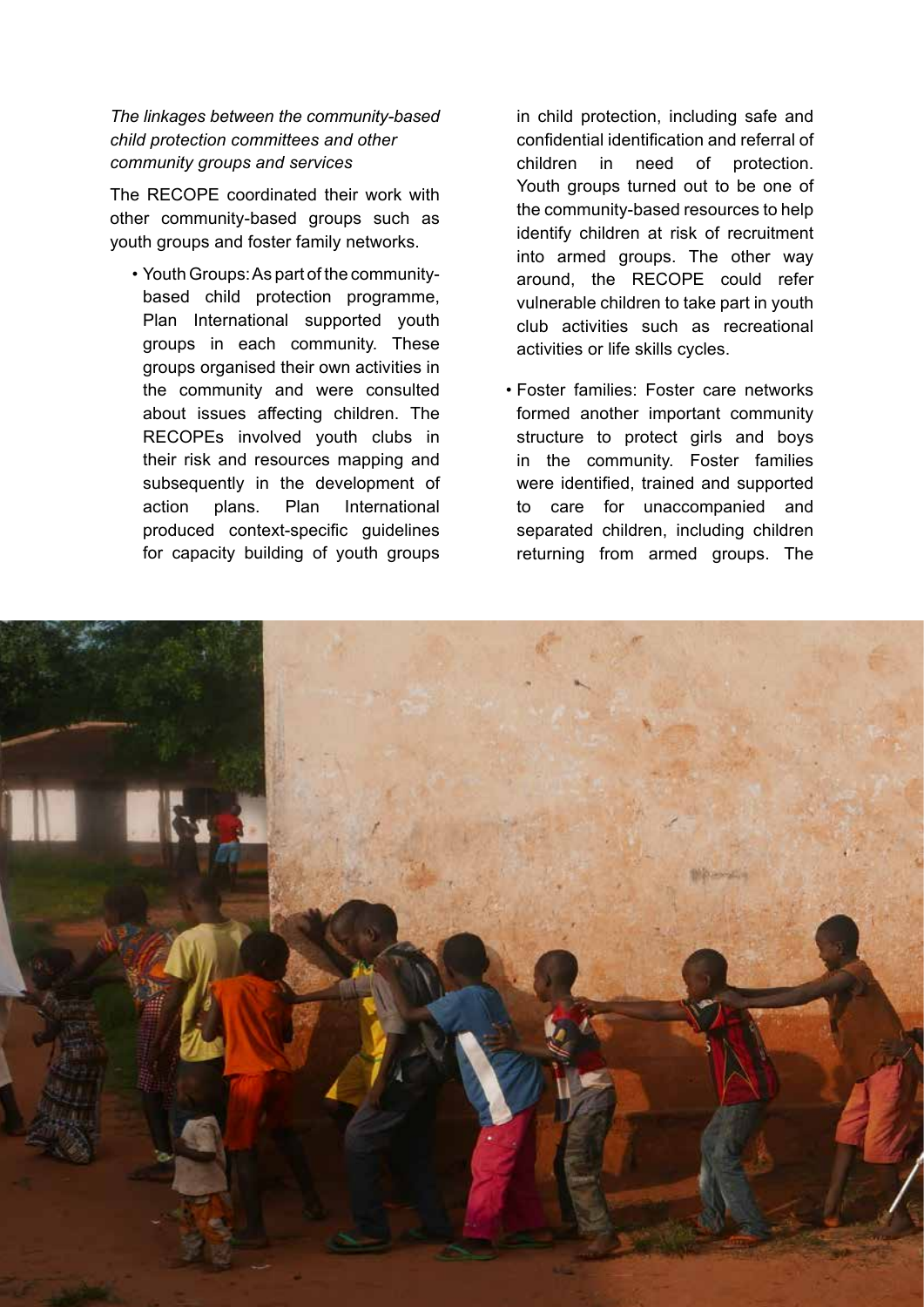foster families were actively linked to the RECOPE, youth clubs, child friendly spaces and other forms of psychosocial, educational and protection support to ensure their children has access to all services. Foster carers were actively involved in the risk and resource mapping at community level, in orientations and child protection trainings as well as awareness raising activities. The RECOPEs provided ongoing support to foster-care families, including organising parenting sessions and regular monitoring where required.

#### *Working with the government*

Plan International supported the RECOPEs in CAR in establishing linkages with community service providers to promote a timely and appropriate response to children in need of protection. RECOPEs were coached by Plan International child protection staff to follow-up on each referred case with the government services. However, this was sometimes difficult as the Government service providers were often understaffed, absent or not able to provide support to the community members. To improve the communication and coordination Plan International organised meetings with community service providers such as teachers, social workers, health and police staff to discuss the collaboration with community chiefs and RECOPEs in the case management process. Plan International staff was responsible for overseeing the case management process including the timely referral, service provision and followup until case closure.

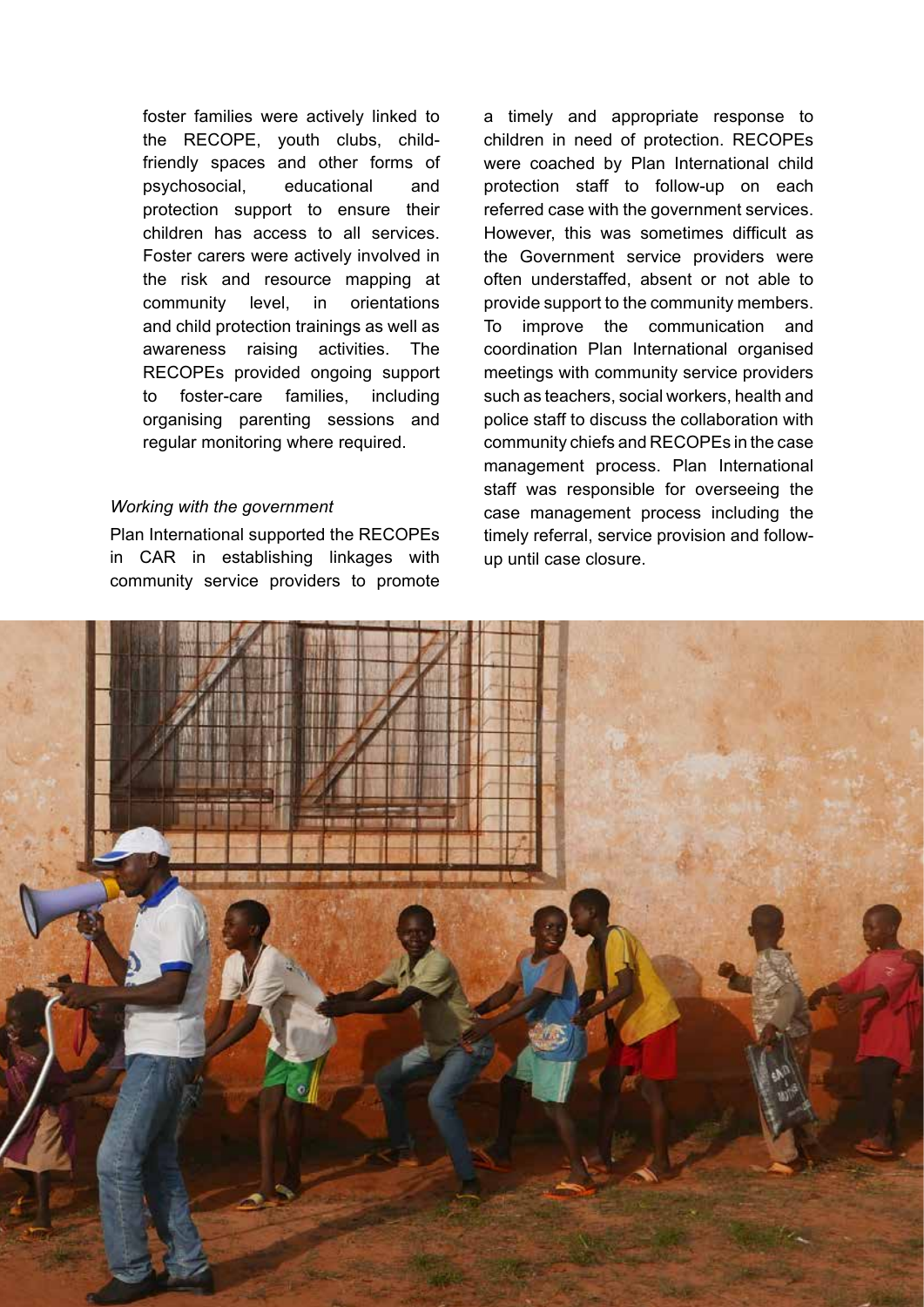# Positive Impact

#### Community engagement in the protection of children

The absence of formal services in most parts of CAR leads to an over-reliance on the community capacity to prevent and respond to child protection issues. RECOPEs were established as a more coordinated effort to respond to the high numbers of children in need of special protection in the conflictaffected communities in CAR. RECOPE was a new function in the community but built on pre-existing resources and with members known and trusted by the community. From the very start, RECOPE members were committed and motivated to improve the protection of children in their community. All orientations, trainings and meetings held with Plan International, were greatly appreciated by RECOPE members and they all developed their own action plans. As RECOPE's capacity was gradually built, their activity and ownership in organising activities in their community had continuously increased. Despite of instability, insecurity and poverty in most of the communities, RECOPE members continued their work throughout the years on a voluntary basis. Linking RECOPE to income-generating activities positively contributed to their sustainability.

#### Community-based reintegration support

The engagement of RECOPEs in the care for and support to children affected by conflict, has led to very positive results for the most vulnerable children including separated children and girls and boys released from armed groups. RECOPEs played an instrumental role in supporting

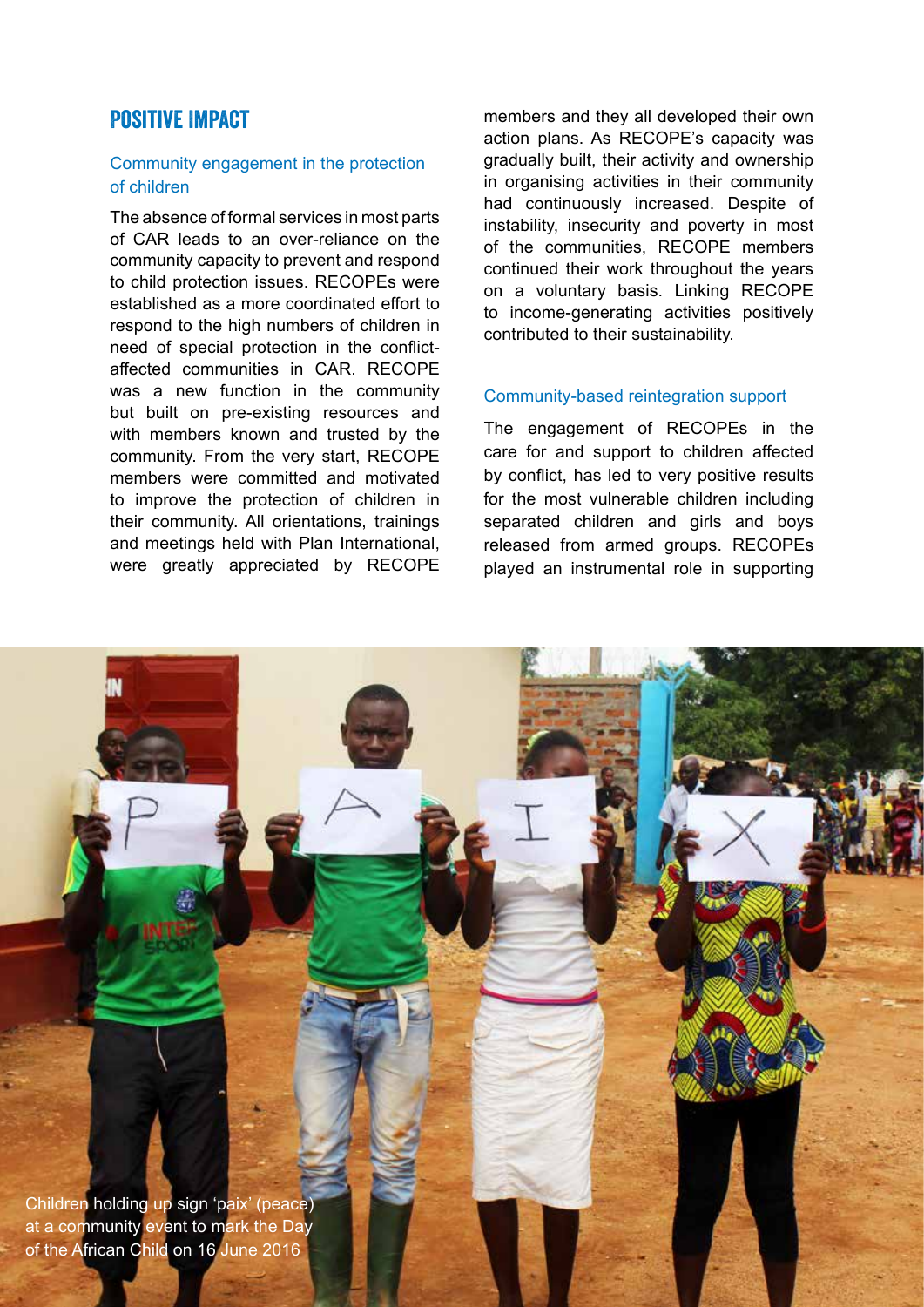and monitoring foster families who receive unaccompanied children and provide care and protection until they are reunified with their original families. When a child needed more specialised support, RECOPE members were the link between the family, Plan International and the service provider.

#### Referral and follow-up for at-risk children

Although in the beginning RECOPEs focused more on general community-level activities and awareness raising and initial identification of at-risk children, gradually their capacity has been built to become more active in the case management process. Limitations in access to communities, lack of Government social workers and a relatively high number of cases made it necessary for RECOPEs to take a greater responsibility and role in the case management work. While Plan International remained responsible for case management supervision, RECOPEs played an increasingly important role in the referral, monitoring and follow-up of individual cases in close coordination with the government service providers.

#### Coordination and technical leadership

As a co-lead of the national working groups on Community-based Child Protection, Plan International shared its expertise in the community-based approach with other national organisations and the Government. Through sharing technical guidance and tools within the child protection sub-cluster and education cluster, the communitybased approach was promoted as an effective strategy to protect children in the community.

# **CHALLENGES**

#### Security situation

One of the most striking operational challenges is the volatile security situation in which Plan International operates. In most programme areas, armed groups are still operational and security incidents are not uncommon. Insecurity has led to restrained access to communities and hindered Plan International staff from monitoring and following up on referred cases. The rise of violence in Bangui in autumn 2015, caused the paralysis of humanitarian assistance for several weeks, and led to additional population movement in communities.

## Lack of formal government child protection services

In most target areas, government services such as social welfare, child protection and education are limited. This leads to an overreliance on already strained communities and families in supporting children formerly associated with or at risk of joining armed groups. Although the community plays a crucial role in the protection of children, the community-based support structures and resources remain fragile due to insecurity, population displacement and a general lack of knowledge, skills and resources to assist children who require specialised support. Strengthening community-based care arrangements and protection structures therefore require a heavy investment of technical, financial and human resources to supervise programme actions and quality of services.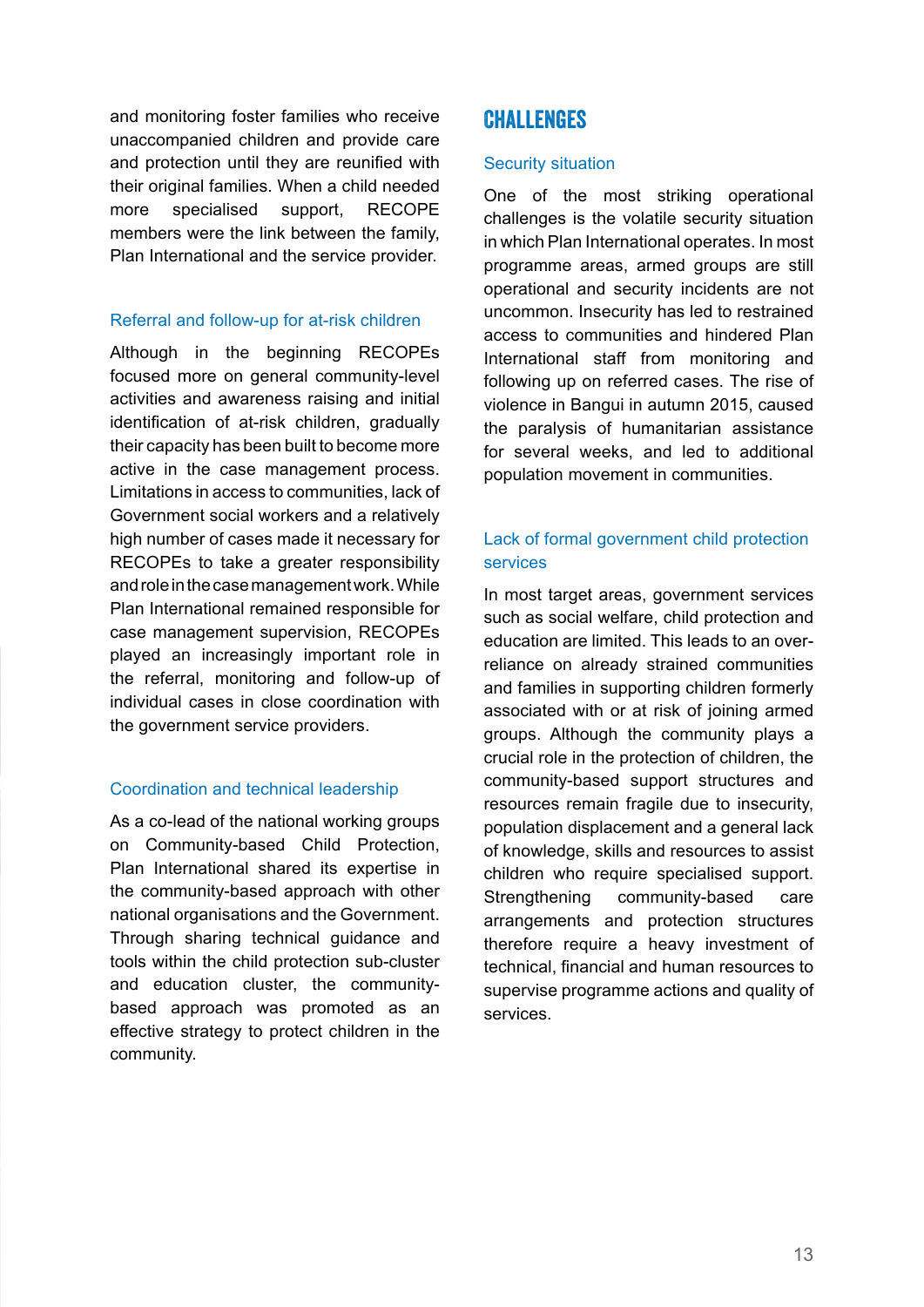#### Capacity of the RECOPE

RECOPE groups had three main roles and a number of specific responsibilities. At times, RECOPEs were not as active in certain activities and responsibilities (i.e. local level advocacy) as others (identification of vulnerable children in need of specialised services). For example, in some cases the collaboration with the local government authorities was difficult as RECOPE members were not taken as seriously as other, more formal, service providers and NGOs like Plan International when addressing challenges or gaps. It was then Plan International's role to help encourage RECOPE members, help them identify their advocacy messages and lobby with the government on their behalf.

#### **Sustainability**

Plan International's efforts to train local and government stakeholders such as health, legal and social welfare service providers on child protection were hampered by continuous insecurity and population movement. A good way to address this challenge, was engaging with the education and social welfare (and protection) state structures at national and sub-national level. Working with the government at different levels and supporting their capacity has notably increased their long-term commitment to support community-based child protection efforts. For example, where possible Plan International has included state level social workers in all trainings both at province and community levels. Plan International also provided logistical support to the same social workers to accompany Plan International in case management work including home visits and case planning and evaluation meetings, to build their technical capacity.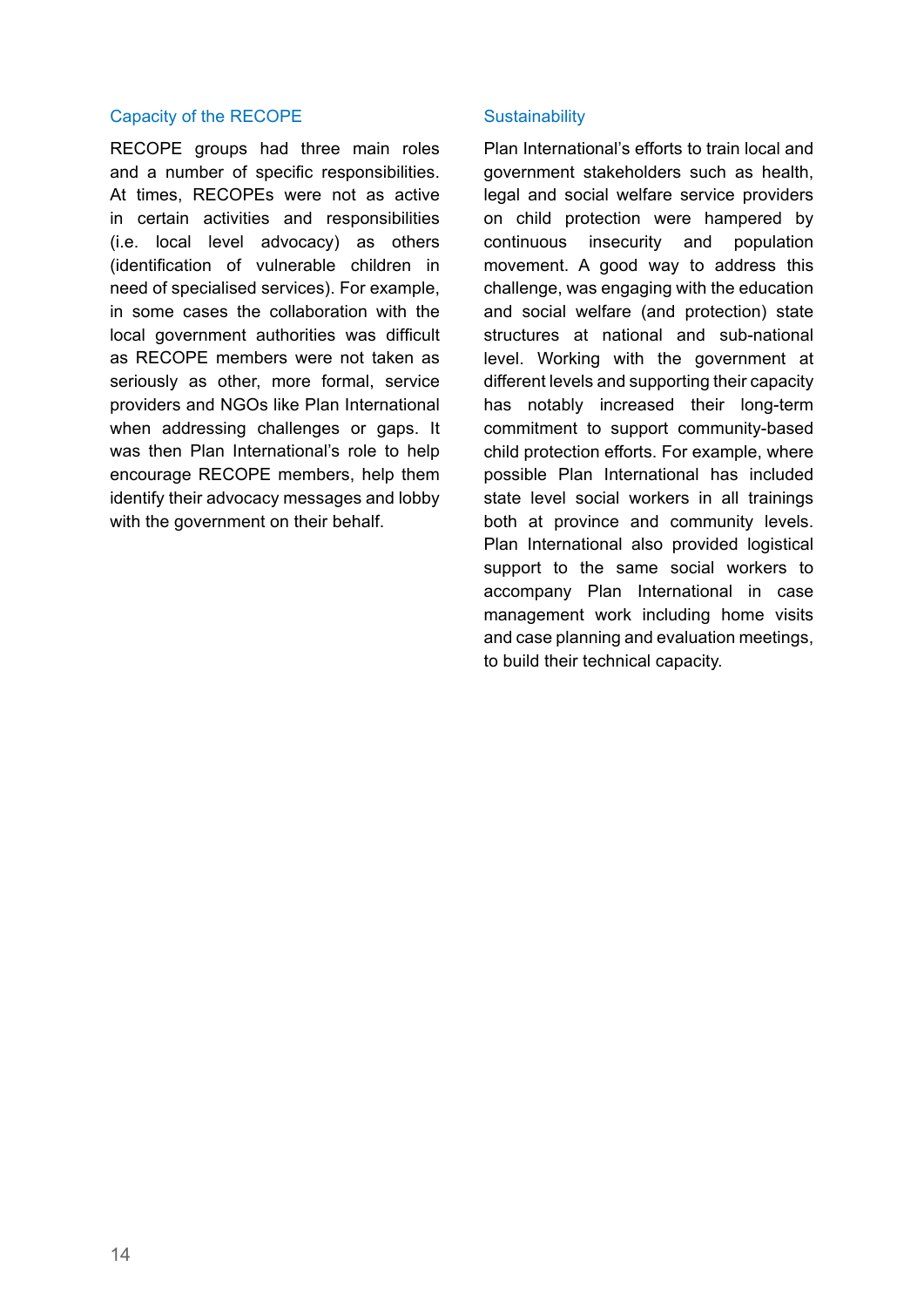#### Key lessons learned

Working with communities:

- Involve girls and boys of different ages in the selection of trusted and respected adults in the community to become RECOPE members, to ensure the trust and acceptance of the group in the community, especially among children and parents;
- Involve local service providers in the process of establishing a RECOPE to ensure support for, and collaboration with, the RECOPE from the very start of the intervention;
- Conduct a participatory risk and resource mapping in the first phase of the community-based child protection programme to identify priority issues in the community as well as resources to build on in the development of action plans for the RECOPE;
- Intensively invest in and support community-based structures in the early phase of the response programme. This requires continuous presence of Plan International staff in the communities to provide on-the-job support in case identification and referral, monitor community-based protection services and provide technical support to community workers.
- While volunteerism can be stimulated by Plan International by providing ongoing technical support and by being present in the community, the RECOPE members require basic equipment to fulfil their responsibilities in protecting children. Provide facilitator bags, basic stationary, communications materials, umbrella and boots, t-shirts and other visibility equipment, as per the local context;

Working with the Government and other humanitarian actors:

- It is essential to provide continued technical and operational support to local Government structures to strengthen formal child protection services, for example providing operational support to local social welfare services, technical training and on-the-job coaching of government social workers.
- In a context where formal services are mostly absent locally it is essential that Plan International has its own case workers to respond to and follow-up on identified child protection cases that require specialised support. Over time, local community capacity to provide this support can then gradually be built.

#### Sustainability:

• In contexts such as CAR where community-based child protection programmes are implemented in extremely poor communities, and formal services are limited or non-existent, community based groups are often placed with greater responsibilities in the service provision for children and families. These additional activities and responsibilities may not be realistically implemented solely on a voluntary basis and additional budget maybe sought for transportation, implementation and people's time, to ensure sustainability. While the Minimum Standards for Child Protection in Humanitarian Action (CPMS) advise against payment of local community groups for their work in child protection, the possibility of linking community-based child protection groups to income generating activities should be further explored. Any income-generating activities should be determined based on an assessment and thorough understanding of what activities are appropriate and sustainable.

<sup>i</sup> http://reliefweb.int/report/world/least-65000-children-released-armed-forces-and-groups-over-last-10-years-unicef 21 February 2017

ii https://www.unicef.org/appeals/car.html Unicef 2016 programme targets and results

iii https://www.unicef.org/appeals/car.html Unicef 2017 Appeal